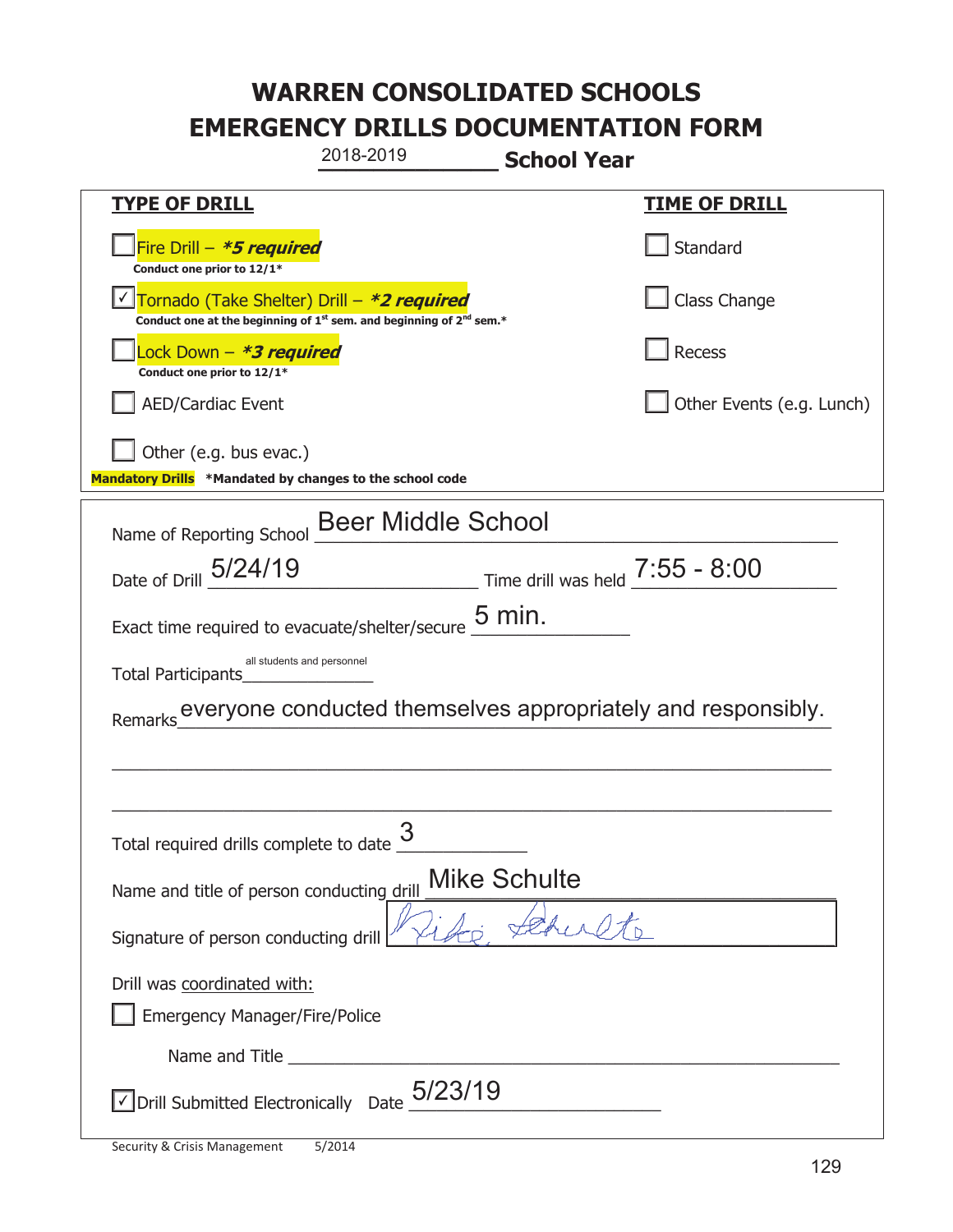|                                                                                    | 2018-2019                                                                                                                   | <b>School Year</b>                |                           |
|------------------------------------------------------------------------------------|-----------------------------------------------------------------------------------------------------------------------------|-----------------------------------|---------------------------|
| <u>TYPE OF DRILL</u>                                                               |                                                                                                                             |                                   | <u>TIME OF DRILL</u>      |
| <u>√ Fire Drill – <i>*5 required</i></u><br>Conduct one prior to 12/1*             |                                                                                                                             |                                   | Standard                  |
|                                                                                    | Tornado (Take Shelter) Drill – *2 required<br>Conduct one at the beginning of $1^{st}$ sem. and beginning of $2^{nd}$ sem.* |                                   | Class Change              |
| ock Down - <b>*3 required</b><br>Conduct one prior to 12/1*                        |                                                                                                                             |                                   | Recess                    |
| <b>AED/Cardiac Event</b>                                                           |                                                                                                                             |                                   | Other Events (e.g. Lunch) |
| Other (e.g. bus evac.)<br>Mandatory Drills *Mandated by changes to the school code |                                                                                                                             |                                   |                           |
| Name of Reporting School                                                           | <b>Beer Middle School</b>                                                                                                   |                                   |                           |
| Date of Drill 5/24/19                                                              |                                                                                                                             | Time drill was held $4:40 - 4:42$ |                           |
| 2 minutes<br>Exact time required to evacuate/shelter/secure                        |                                                                                                                             |                                   |                           |
| Total Participants                                                                 | all students and school personnel                                                                                           |                                   |                           |
|                                                                                    | Everyone conducted themselves appropriately.                                                                                |                                   |                           |
|                                                                                    |                                                                                                                             |                                   |                           |
|                                                                                    |                                                                                                                             |                                   |                           |
| Total required drills complete to date                                             | 4                                                                                                                           |                                   |                           |
| Name and title of person conducting drill                                          |                                                                                                                             | Mike Schu;te                      |                           |
| Signature of person conducting drill                                               |                                                                                                                             |                                   |                           |
| Drill was coordinated with:<br><b>Emergency Manager/Fire/Police</b>                |                                                                                                                             |                                   |                           |
|                                                                                    |                                                                                                                             |                                   |                           |
| Drill Submitted Electronically Date                                                | 5/23/18                                                                                                                     |                                   |                           |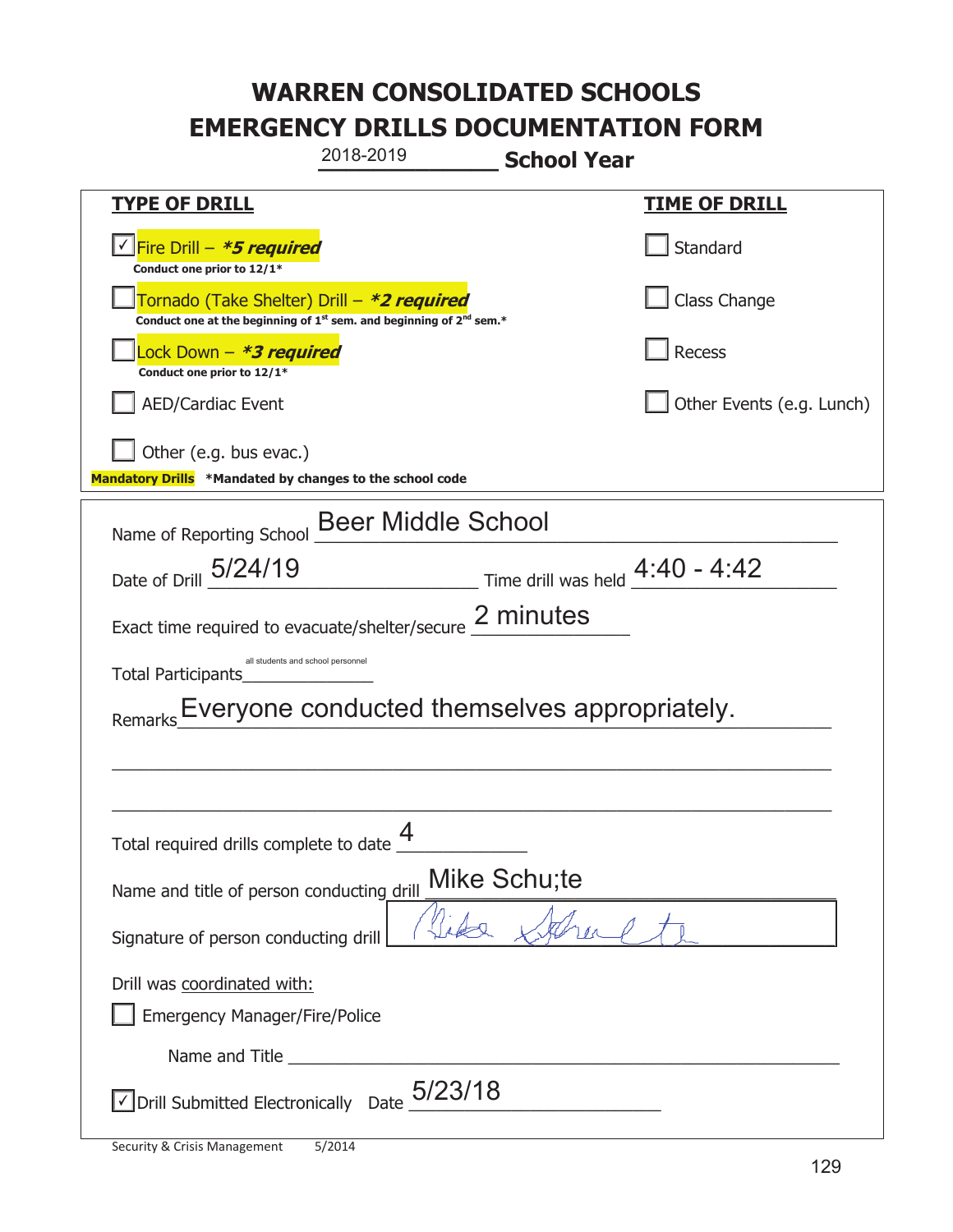**\_\_\_\_\_\_\_\_\_\_\_\_\_ School Year TYPE OF DRILL TIME OF DRILL**  侊Fire Drill – **\*5 required Conduct one prior to 12/1\***   $\boxed{\checkmark}$  Standard 侊Tornado (Take Shelter) Drill – **\*2 required** ✔ **Conduct one at the beginning of 1<sup>st</sup> sem. and beginning of 2<sup>nd</sup> sem.\*** Class Change 侊Lock Down – **\*3 required Conduct one prior to 12/1\* Recess** AED/Cardiac Event **AED/Cardiac Event Network Network Network Network Network Network Network Network Network Network Network Network Network Network Network Network Network Network Net** Other (e.g. bus evac.) **Mandatory Drills \*Mandated by changes to the school code**  Name of Reporting School Beer Middle School Date of Drill  $\frac{3/22/19}{\sqrt{2}}$  Time drill was held  $\frac{1:35 \text{ p.m.}}{\sqrt{2}}$ Exact time required to evacuate/shelter/secure  $\frac{4 \text{ min.}}{4 \text{ min.}}$ Total Participants\_\_\_\_\_\_\_\_\_\_\_\_\_\_ Remarks everyone conducted themselves appropriately and responsibly  $\_$  , and the set of the set of the set of the set of the set of the set of the set of the set of the set of the set of the set of the set of the set of the set of the set of the set of the set of the set of the set of th \_\_\_\_\_\_\_\_\_\_\_\_\_\_\_\_\_\_\_\_\_\_\_\_\_\_\_\_\_\_\_\_\_\_\_\_\_\_\_\_\_\_\_\_\_\_\_\_\_\_\_\_\_\_\_\_\_\_\_\_\_\_\_\_\_\_\_\_\_\_\_\_\_\_\_\_\_ Total required drills complete to date  $\frac{2 \text{ of } 2}{}$ Name and title of person conducting drill Mike Schulte Signature of person conducting drill  $\sqrt{4\pi}$ e Schulte Drill was coordinated with: ܆ Emergency Manager/Fire/Police Name and Title <u>and the set of the set of the set of the set of the set of the set of the set of the set of the set of the set of the set of the set of the set of the set of the set of the set of the set of the set of the </u> ܆Drill Submitted Electronically Date \_\_\_\_\_\_\_\_\_\_\_\_\_\_\_\_\_\_\_\_\_\_\_\_\_\_\_ 2018 - 2019 all staff and students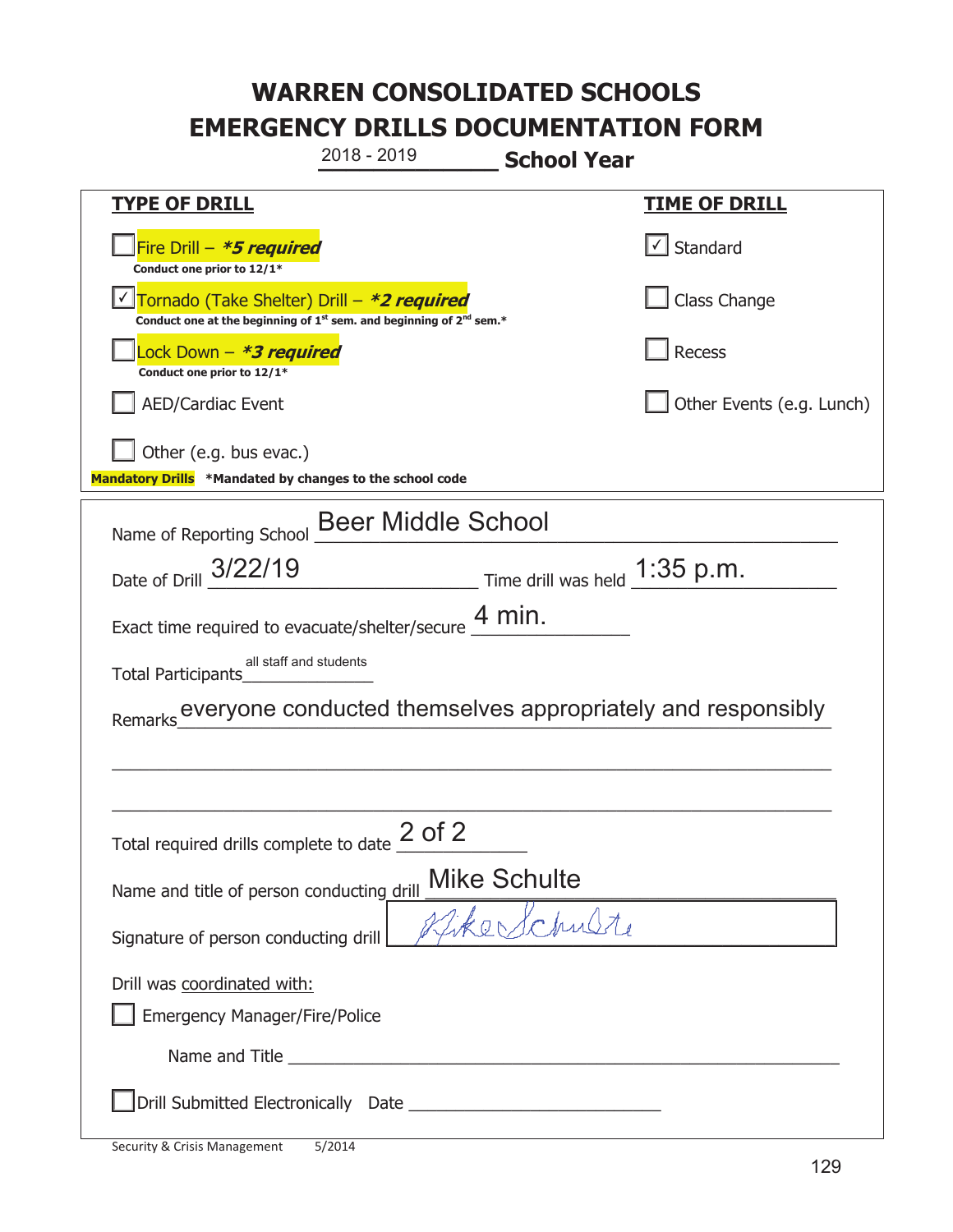|                                                                                                                             | 2018-2019                 | <b>School Year</b>  |                                                             |
|-----------------------------------------------------------------------------------------------------------------------------|---------------------------|---------------------|-------------------------------------------------------------|
| <b>TYPE OF DRILL</b>                                                                                                        |                           |                     | <b>TIME OF DRILL</b>                                        |
| Fire Drill - *5 required<br>Conduct one prior to 12/1*                                                                      |                           |                     | √ Standard                                                  |
| Tornado (Take Shelter) Drill - *2 required<br>Conduct one at the beginning of $1^{st}$ sem. and beginning of $2^{nd}$ sem.* |                           |                     | Class Change                                                |
| ock Down - <b>*3 required</b><br>Conduct one prior to 12/1*                                                                 |                           |                     | Recess                                                      |
| <b>AED/Cardiac Event</b>                                                                                                    |                           |                     | Other Events (e.g. Lunch)                                   |
| Other (e.g. bus evac.)<br>Mandatory Drills *Mandated by changes to the school code                                          |                           |                     |                                                             |
| Name of Reporting School                                                                                                    | <b>Beer Middle School</b> |                     |                                                             |
| Date of Drill 1/10/19                                                                                                       |                           |                     | Time drill was held 10:05 - 10:10                           |
| Exact time required to evacuate/shelter/secure $5$ min.                                                                     |                           |                     |                                                             |
| all staff and students<br>Total Participants                                                                                |                           |                     |                                                             |
| Remarks                                                                                                                     |                           |                     | everyone conducted themselves appropriately and responsibly |
|                                                                                                                             |                           |                     |                                                             |
|                                                                                                                             |                           |                     |                                                             |
| Total required drills complete to date 1 of 2                                                                               |                           |                     |                                                             |
| Name and title of person conducting drill                                                                                   |                           | <b>Mike Schulte</b> |                                                             |
| Signature of person conducting drill                                                                                        |                           |                     |                                                             |
| Drill was coordinated with:                                                                                                 |                           |                     |                                                             |
| <b>Emergency Manager/Fire/Police</b>                                                                                        |                           |                     |                                                             |
|                                                                                                                             |                           |                     |                                                             |
|                                                                                                                             |                           |                     |                                                             |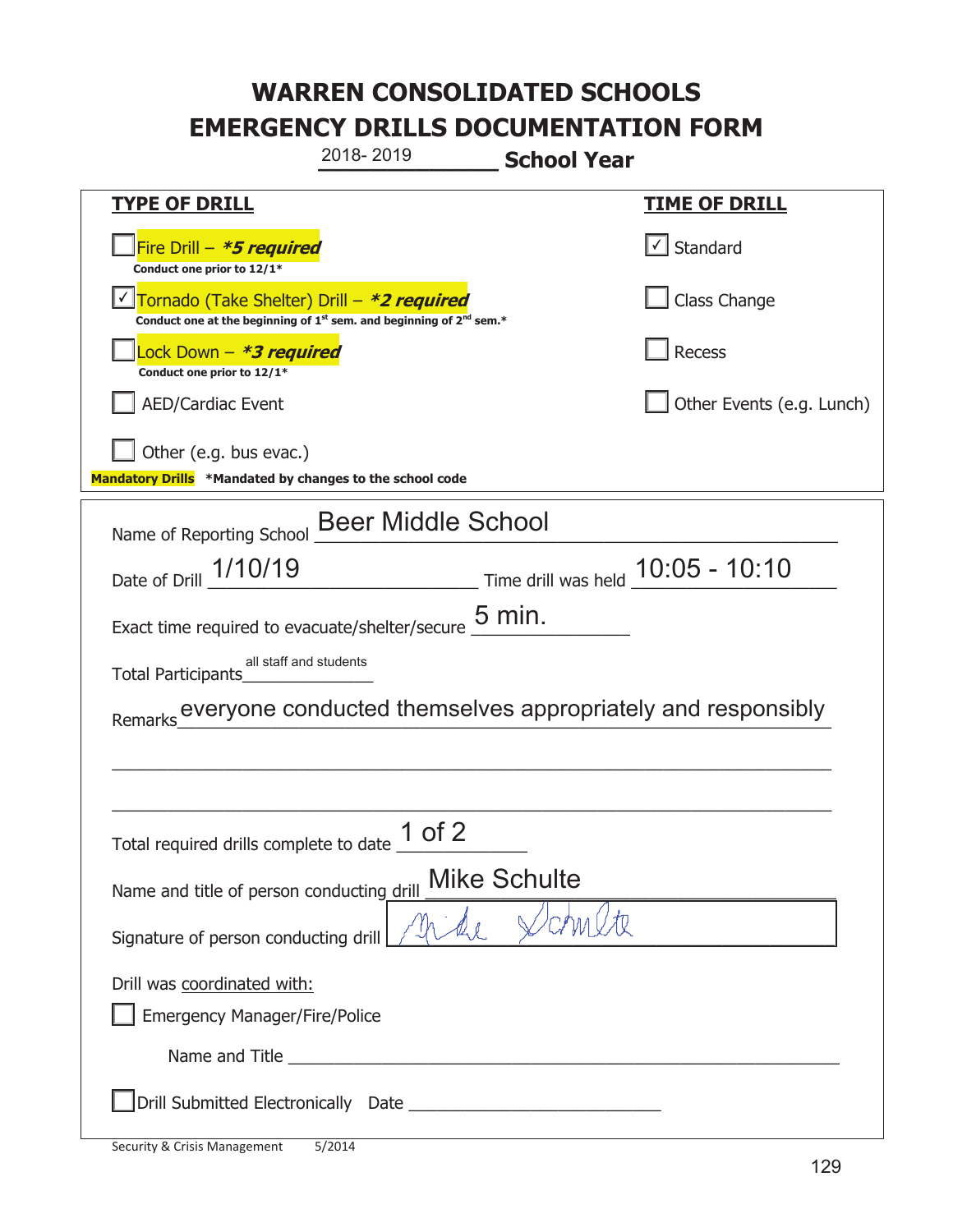| 2018-2019                                                                                                                                 | <b>School Year</b>                                          |
|-------------------------------------------------------------------------------------------------------------------------------------------|-------------------------------------------------------------|
| <b>TYPE OF DRILL</b>                                                                                                                      | <u>TIME OF DRILL</u>                                        |
| Fire Drill – <i>*<b>5 required</b></i><br>Conduct one prior to 12/1*                                                                      | Standard                                                    |
| Tornado (Take Shelter) Drill – *2 required<br>Conduct one at the beginning of 1 <sup>st</sup> sem. and beginning of 2 <sup>nd</sup> sem.* | Class Change                                                |
| Lock Down $-$ <b>*3 required</b><br>Conduct one prior to 12/1*                                                                            | Recess                                                      |
| <b>AED/Cardiac Event</b>                                                                                                                  | Other Events (e.g. Lunch)                                   |
| Other (e.g. bus evac.)<br>Mandatory Drills *Mandated by changes to the school code                                                        |                                                             |
| Name of Reporting School Beer Middle School                                                                                               |                                                             |
| Date of Drill $\frac{12/11/18}{2}$ Time drill was held $\frac{9:45}{2}$ a.m.                                                              |                                                             |
| Exact time required to evacuate/shelter/secure 9 minutes                                                                                  |                                                             |
| All staff and students<br>Total Participants                                                                                              |                                                             |
| Remarks                                                                                                                                   | everyone conducted themselves appropriately and responsibly |
|                                                                                                                                           |                                                             |
|                                                                                                                                           |                                                             |
| 1 of 3 Lockdown<br>Total required drills complete to date                                                                                 |                                                             |
| Name and title of person conducting drill                                                                                                 | <b>Mike Schulte</b>                                         |
| Signature of person conducting drill                                                                                                      |                                                             |
| Drill was coordinated with:                                                                                                               |                                                             |
| <b>Emergency Manager/Fire/Police</b>                                                                                                      |                                                             |
|                                                                                                                                           |                                                             |
| $\vee$ Drill Submitted Electronically Date $\frac{12}{111}$                                                                               |                                                             |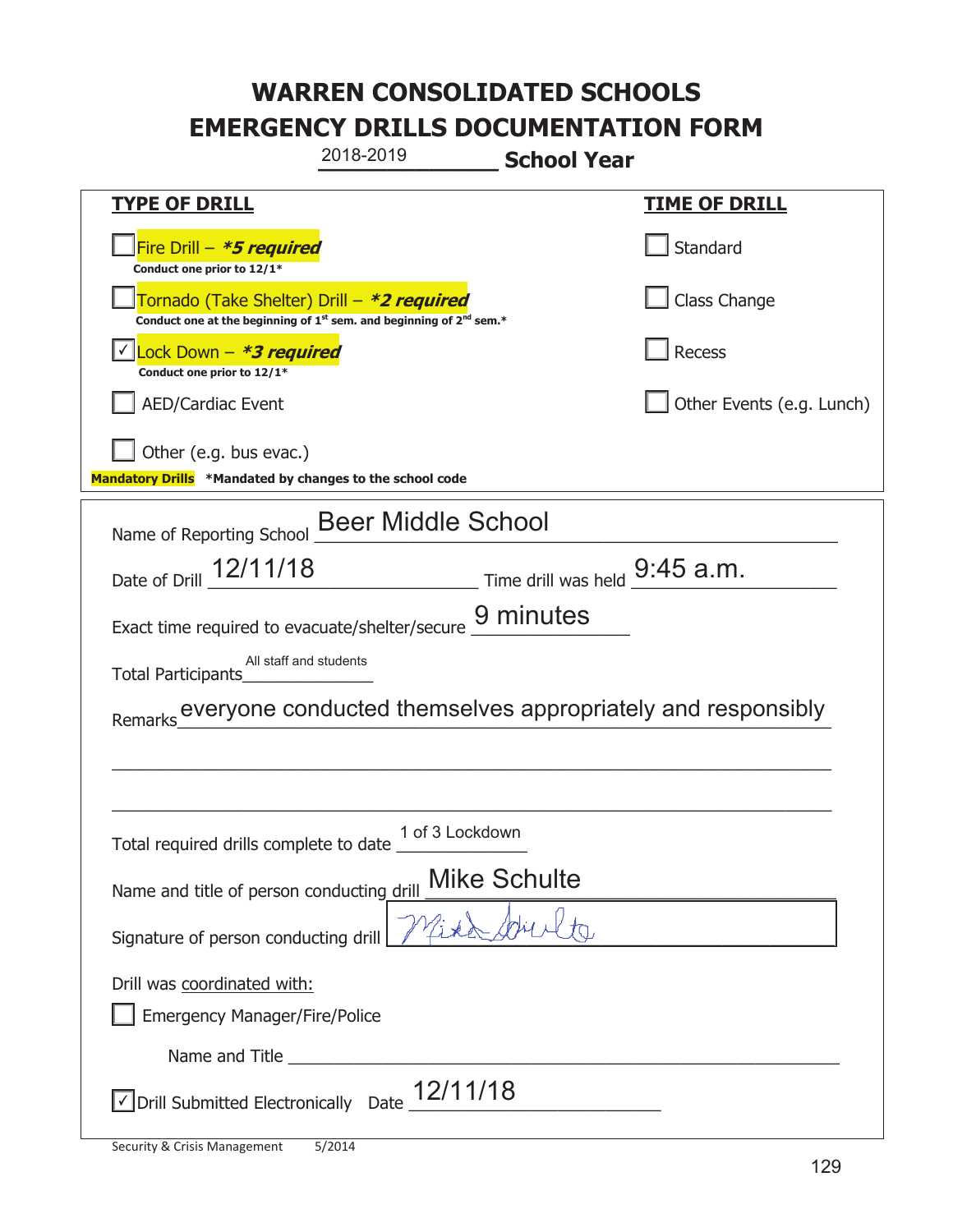| 2018-2019                                                                                                                                 | <b>School Year</b>                                           |
|-------------------------------------------------------------------------------------------------------------------------------------------|--------------------------------------------------------------|
| <b>TYPE OF DRILL</b>                                                                                                                      | <u>TIME OF DRILL</u>                                         |
| <u> √ Fire Drill – <i>*5 required</i></u><br>Conduct one prior to 12/1*                                                                   | $\lfloor \angle \rfloor$ Standard                            |
| Tornado (Take Shelter) Drill – *2 required<br>Conduct one at the beginning of 1 <sup>st</sup> sem. and beginning of 2 <sup>nd</sup> sem.* | Class Change                                                 |
| Lock Down – <b>*<i>3 required</i></b><br>Conduct one prior to 12/1*                                                                       | Recess                                                       |
| <b>AED/Cardiac Event</b>                                                                                                                  | Other Events (e.g. Lunch)                                    |
| Other (e.g. bus evac.)<br>Mandatory Drills *Mandated by changes to the school code                                                        |                                                              |
| Name of Reporting School Beer Middle School                                                                                               |                                                              |
| Date of Drill 10/17/18 Time drill was held 2:20 p.m.                                                                                      |                                                              |
| Exact time required to evacuate/shelter/secure                                                                                            | 3 minutes                                                    |
| all staff and students<br>Total Participants                                                                                              |                                                              |
| Remarks                                                                                                                                   | everyone conducted themselves appropriately and responsibly. |
|                                                                                                                                           |                                                              |
|                                                                                                                                           |                                                              |
| Total required drills complete to date $\frac{3 \text{ of } 5}{4}$                                                                        |                                                              |
| Name and title of person conducting drill                                                                                                 | <b>Mike Schulte</b>                                          |
| Signature of person conducting drill                                                                                                      |                                                              |
| Drill was coordinated with:                                                                                                               |                                                              |
| <b>Emergency Manager/Fire/Police</b>                                                                                                      |                                                              |
|                                                                                                                                           |                                                              |
| 10/17/18<br>Orill Submitted Electronically Date                                                                                           |                                                              |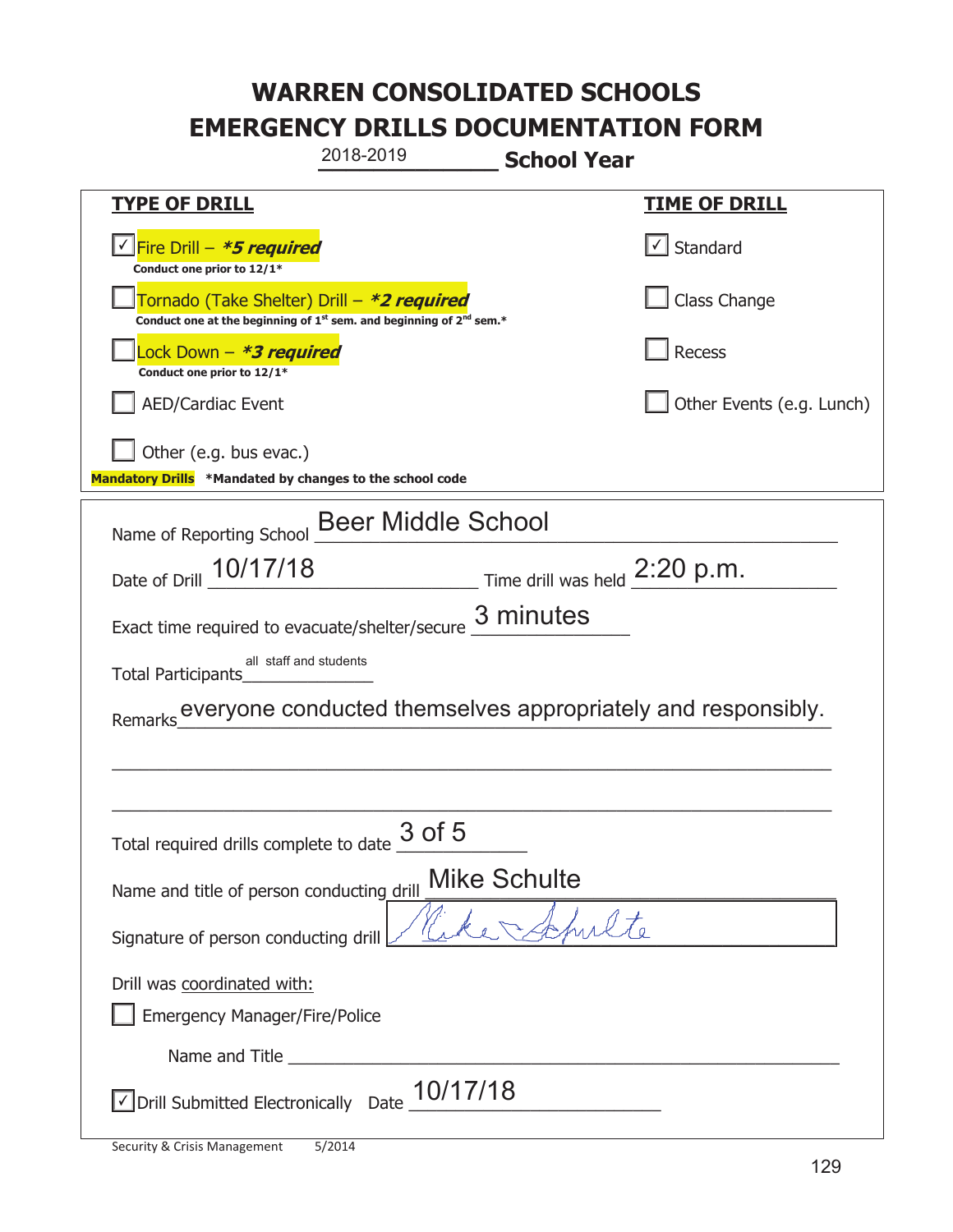| 2018-2019                                                                                                                                 | <b>School Year</b>                                           |
|-------------------------------------------------------------------------------------------------------------------------------------------|--------------------------------------------------------------|
| <b>TYPE OF DRILL</b>                                                                                                                      | <u>TIME OF DRILL</u>                                         |
| <u> √ Fire Drill – <b>*5 required</b></u><br>Conduct one prior to 12/1*                                                                   | $\lfloor \angle \rfloor$ Standard                            |
| Tornado (Take Shelter) Drill – *2 required<br>Conduct one at the beginning of 1 <sup>st</sup> sem. and beginning of 2 <sup>nd</sup> sem.* | Class Change                                                 |
| Lock Down – <b>*<i>3 required</i></b><br>Conduct one prior to 12/1*                                                                       | Recess                                                       |
| <b>AED/Cardiac Event</b>                                                                                                                  | Other Events (e.g. Lunch)                                    |
| Other (e.g. bus evac.)<br>Mandatory Drills *Mandated by changes to the school code                                                        |                                                              |
| Name of Reporting School Beer Middle School                                                                                               |                                                              |
| Date of Drill 10/9/18                                                                                                                     | $\frac{12.53 \text{ p.m.}}{2.53 \text{ p.m.}}$               |
| Exact time required to evacuate/shelter/secure                                                                                            | $3$ min.                                                     |
| All staff and students<br>Total Participants                                                                                              |                                                              |
| Remarks                                                                                                                                   | everyone conducted themselves appropriately and responsibly. |
|                                                                                                                                           |                                                              |
|                                                                                                                                           |                                                              |
| $2$ of $3$<br>Total required drills complete to date                                                                                      |                                                              |
| Name and title of person conducting drill                                                                                                 | <b>Mike Schulte</b>                                          |
| Signature of person conducting drill                                                                                                      |                                                              |
| Drill was coordinated with:                                                                                                               |                                                              |
| <b>Emergency Manager/Fire/Police</b>                                                                                                      |                                                              |
|                                                                                                                                           |                                                              |
| 10/9/18<br>√ Drill Submitted Electronically Date                                                                                          |                                                              |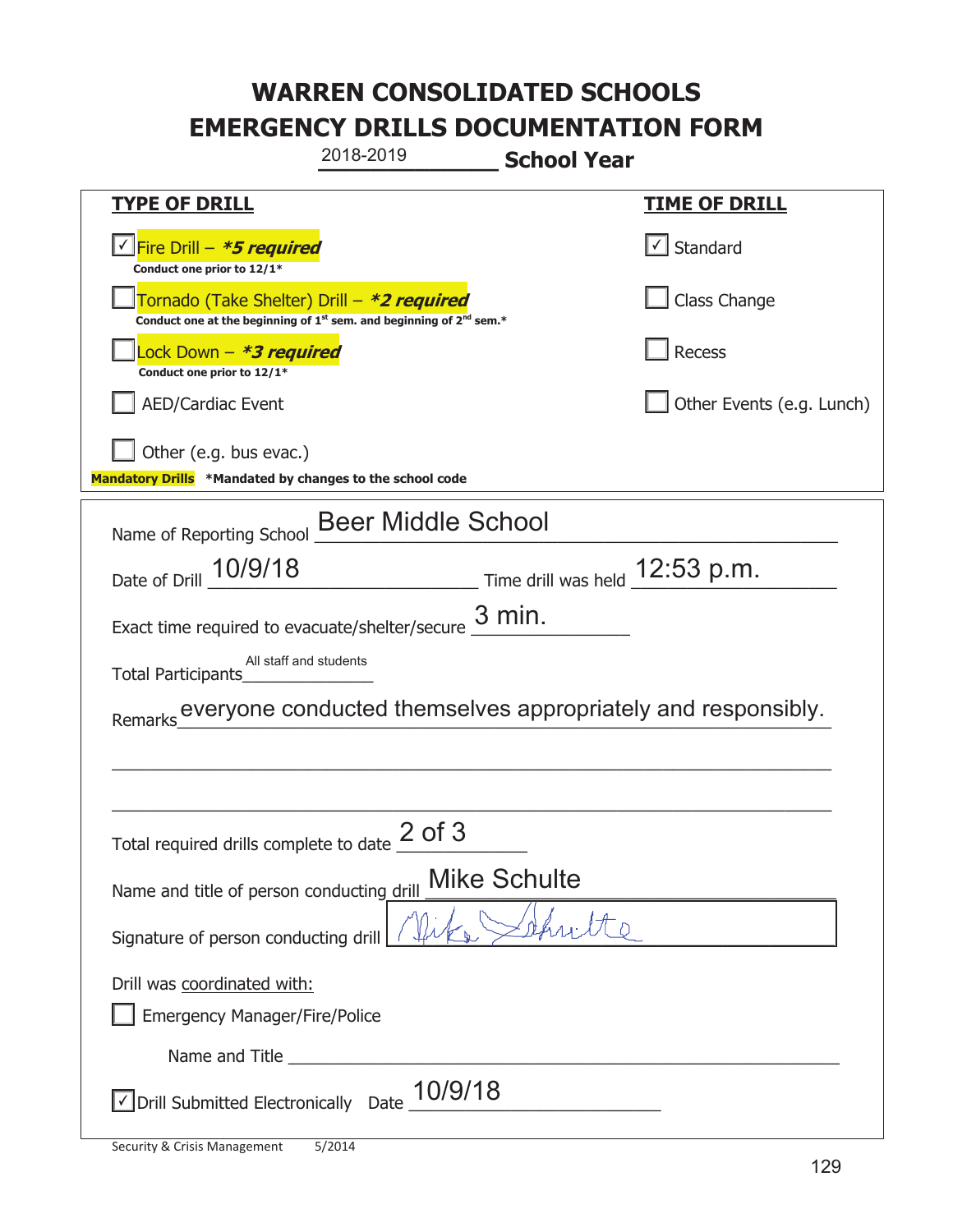|                                                                                    | 2018-2019                                                                     | <b>School Year</b>                                           |
|------------------------------------------------------------------------------------|-------------------------------------------------------------------------------|--------------------------------------------------------------|
| <u>TYPE OF DRILL</u>                                                               |                                                                               | <u>TIME OF DRILL</u>                                         |
| Fire Drill - *5 required<br>Conduct one prior to 12/1*                             |                                                                               | Standard                                                     |
| Tornado (Take Shelter) Drill – *2 required                                         | Conduct one at the beginning of $1^{st}$ sem. and beginning of $2^{nd}$ sem.* | Class Change                                                 |
| Lock Down - <b>*3 required</b><br>Conduct one prior to 12/1*                       |                                                                               | Recess                                                       |
| <b>AED/Cardiac Event</b>                                                           |                                                                               | Other Events (e.g. Lunch)                                    |
| Other (e.g. bus evac.)<br>Mandatory Drills *Mandated by changes to the school code |                                                                               |                                                              |
| Name of Reporting School                                                           | <b>Beer Middle School</b>                                                     |                                                              |
| Date of Drill 9/20/18                                                              |                                                                               | $\frac{1.50 \text{ p.m.}}{2.50 \text{ p.m.}}$                |
| Exact time required to evacuate/shelter/secure                                     | 10 min.                                                                       |                                                              |
| all staff and students<br>Total Participants                                       |                                                                               |                                                              |
| Remarks                                                                            |                                                                               | everyone conducted themselves appropriately and responsibly. |
|                                                                                    |                                                                               |                                                              |
|                                                                                    |                                                                               |                                                              |
| Total required drills complete to date                                             | $1$ of $3$                                                                    |                                                              |
| Name and title of person conducting drill                                          | <b>Mike Schulte</b>                                                           |                                                              |
| Signature of person conducting drill                                               |                                                                               |                                                              |
| Drill was coordinated with:<br><b>Emergency Manager/Fire/Police</b>                |                                                                               |                                                              |
|                                                                                    |                                                                               |                                                              |
| √ Drill Submitted Electronically Date                                              | 9/20/18                                                                       |                                                              |